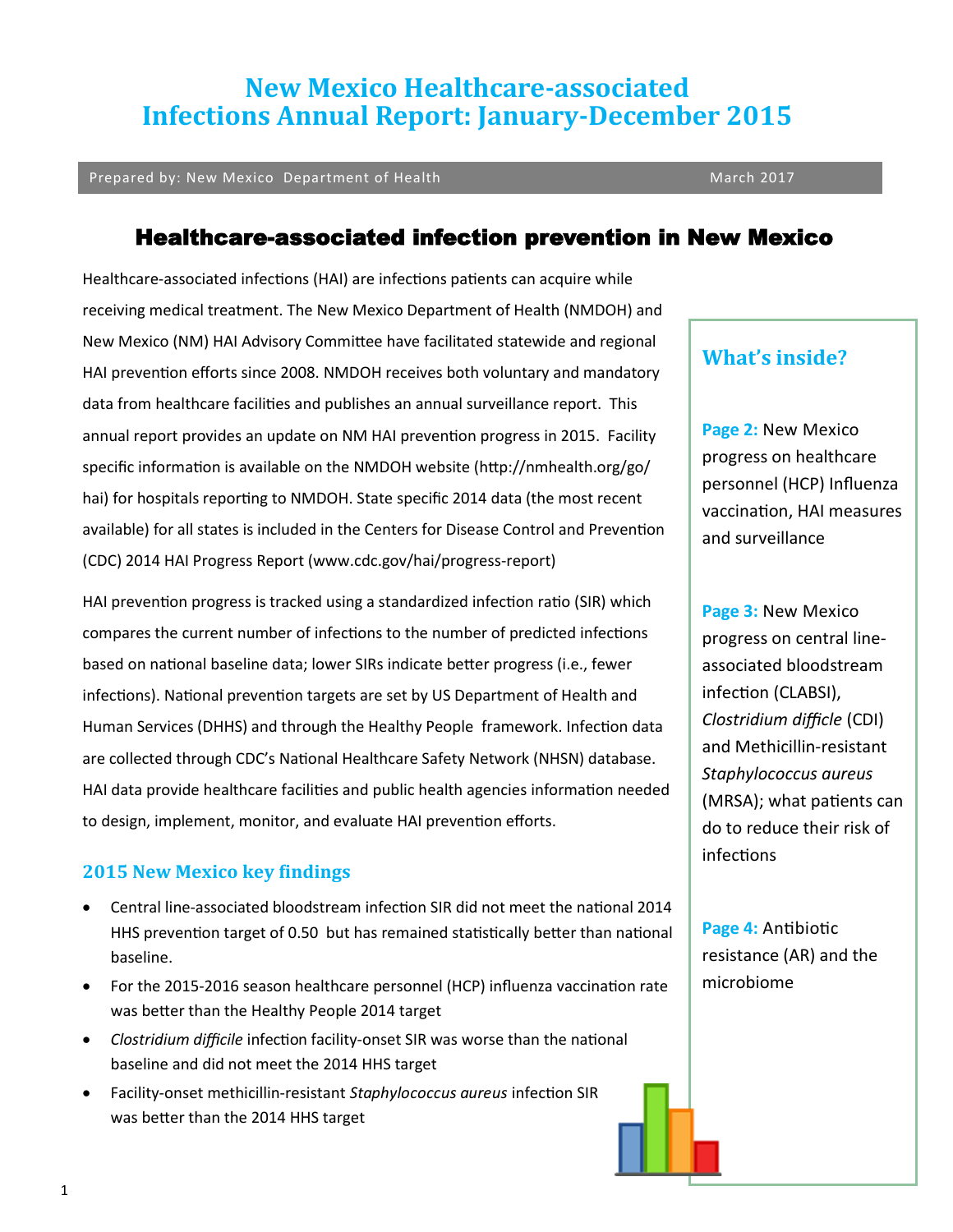## **Healthcare personnel (HCP) influenza vaccination**

Annual influenza vaccination of healthcare personnel (HCP) can reduce influenza-related illness and its potentially serious consequences among HCP and their patients. Because persons infected with influenza virus (i.e., seasonal flu) can transmit influenza, even before showing symptoms, personnel who interact with patients or the patient care environment are encouraged to be vaccinated.



For the 2015-2016 season, the aggregate NM HCP influenza vaccination rate was 84% among all HCP at 30 voluntarily reporting healthcare facilities. This exceeded the HP 2014 target of 70% and continues steady improvement toward the HP 2020 target of 90%.

**Healthcare personnel influenza vaccinations are just one of the many strategies designed to reduce your risk of infections.**

30 inpatient healthcare facilities voluntarily collected and submitted vaccination rates for employees, licensed independent practitioners (physicians, physician as assistants and advance practice nurses), volunteers and students. The total numbers of personnel in all categories were used to create an aggregate rate. This aligns with the definition used for national HCP influenza vaccination reporting.

### *HAI Measures/Surveillance*

**Central line-associated bloodstream infection (CLABSI)\*** - A central line is a tube placed in a large blood vessel usually of a patient's neck or chest for giving medications, drawing blood, or for monitoring purposes. When not inserted correctly or kept clean, central lines can become a pathway for germs to enter the body and cause infections in the blood that can be serious and even deadly.

#### *Clostridium difficile*

**infection (CDI)\*** - A CDI occurs when a patient becomes ill from *Clostridium difficile* bacteria. Consequences of CDI range from diarrhea to life-threatening inflammation of the colon.

#### **Methicillin-resistant**

*Staphylococcus aureus* **(MRSA)** - MRSA are bacteria that are resistant to many antibiotics. In the community, most MRSA infections are skin infections. In medical facilities, MRSA can cause life-threatening bloodstream infections, pneumonia and surgical site infections.

## **Healthcare personnel (HCP) influenza vaccination** - HCP (e.g., doctors, nurses, technicians, volunteers) can become ill with influenza (flu) and pass it to patients. It is recommended that HCP receive an influenza vaccination yearly to protect themselves and patients.

\*Acute care hospital data sharing with NMDOH as required by New Mexico Administrative Code.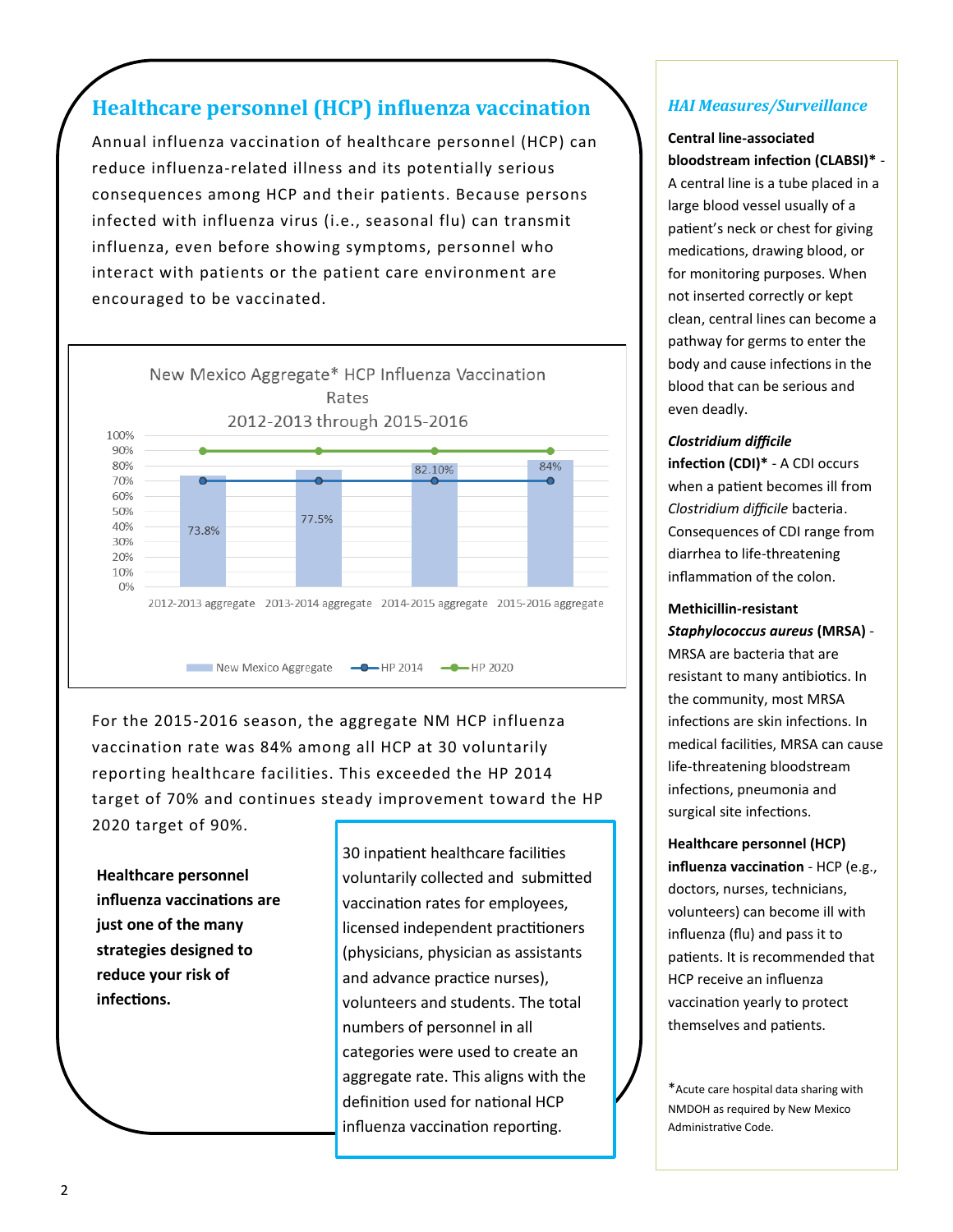# **Central line-associated bloodstream infection (CLABSI)**

In 2015, 38 NM acute care hospitals shared data on CLABSIs in a total of 122 units including intensive care units (ICU), neonatal intensive care units (NICU) and non-ICU wards.



| <b>CLABSI</b>  | NM aggregate<br><b>2015 SIR</b> | 95% confidence<br>interval | <b>Statistical comparison between NM</b><br>SIR and national baseline (1.00) | <b>Health People 2020</b><br>Target SIR (0.25) |
|----------------|---------------------------------|----------------------------|------------------------------------------------------------------------------|------------------------------------------------|
| <b>Non-ICU</b> | 0.49                            | 0.35,0.67                  | Better than national baseline                                                | Target not met.                                |
| <b>ICUs</b>    | 0.59                            | 0.45,0.76                  | Better than national baseline                                                | Target not met.                                |

While the central line will be managed by health care professionals, there are some ways that patients can help themselves. 1) research the hospital and learn about its CLABSI rate; 2) speak up to help healthcare providers follow the best infection prevention practices; 3) ask your provider about the central line such as if it is necessary and how long it will be in place.; 4) observe the bandage and the area around it. Tell a HCP if the bandage comes off or if bandage or area around it is wet or dirty; 5) do not get the central line wet; 6) tell a HCP if the area around the catheter is red or sore; 7) do not touch the catheter or let any visitors touch the catheter or tubing; 8) have all visitors wash their hands before and after their visit.

# *Clostridium difficile* **infection (CDI) and methicillin-resistant** *Staphylococcus aureus* **(MRSA)**

In 2015, laboratory-identified CDI and MRSA hospital-wide data were shared for the second year with NMDOH. CDI data were shared by 37 facilities under NM Administrative Code. MRSA bloodstream infection data were voluntarily shared by 24 facilities.

| <b>Infection</b> | NM aggregate    | 95% confidence | <b>Statistical comparison between NM</b> | HHS 2013 Target SIR       |
|------------------|-----------------|----------------|------------------------------------------|---------------------------|
|                  | <b>2015 SIR</b> | interval       | SIR and national baseline (1.00)         |                           |
| <b>CDI</b>       | 1.22            | 1.12,1.31      | Worse than national baseline             | 0.70<br>Target not Met    |
| <b>MRSA</b>      | 0.39            | 0.24, 0.60     | Better than national baseline            | 0.75<br><b>Target Met</b> |

You can reduce your risk for CDI by doing the following: 1) consult with your healthcare provider to reduce/ eliminate use of two types of drugs that decrease stomach acids (proton pump inhibitors (PPIs) sometimes called the "purple pill" and hydrogen pump blockers or H2 blockers sometimes called acid reducers.); 2) do not take antibiotics unnecessarily. Other risk factors for CDI include: steroids or immunosuppressive medications, prolonged hospital stays, and advanced age.